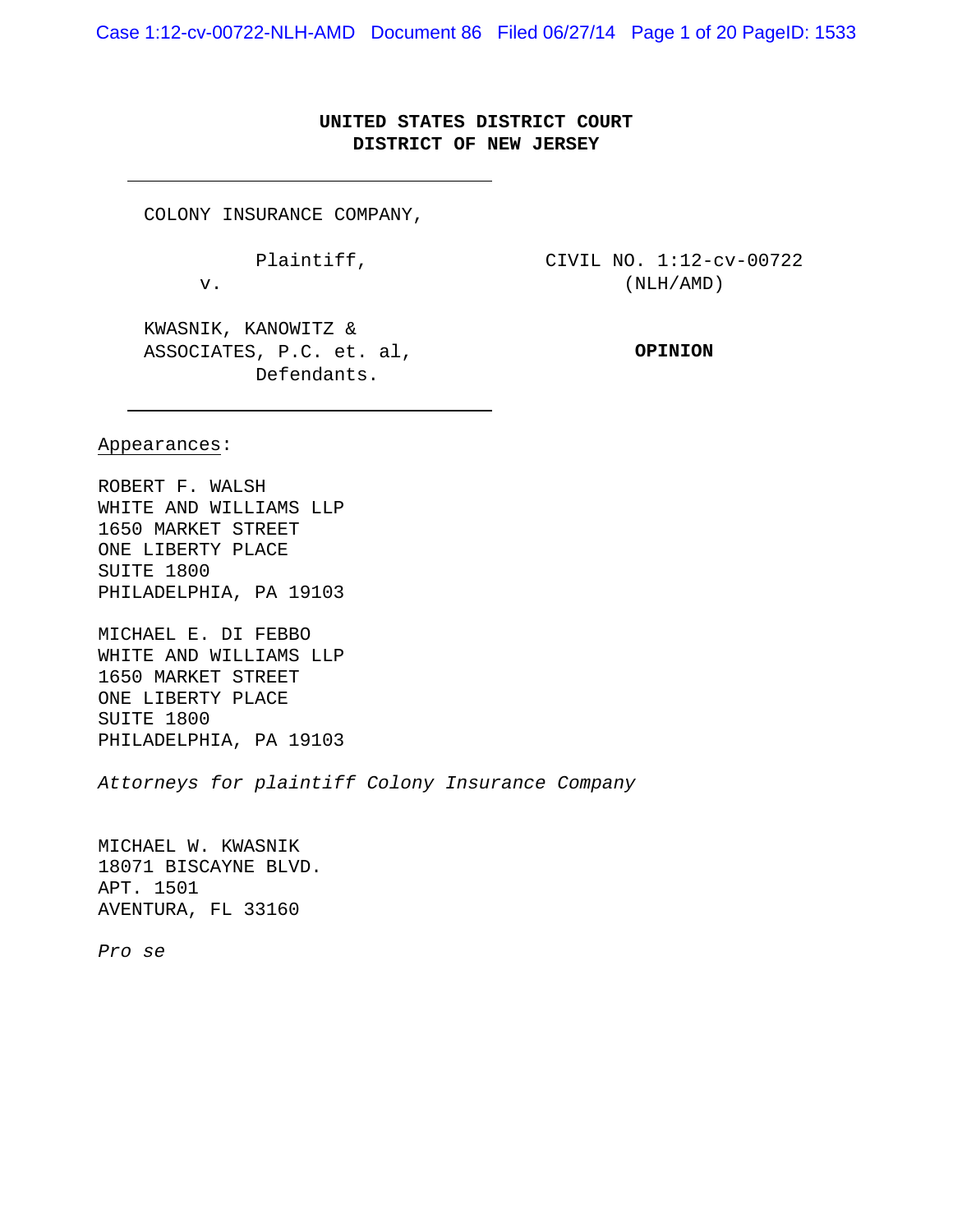### **HILLMAN, District Judge**

Before the Court is Plaintiff's Combined Motion for Summary Judgment and for Default Judgment. For the reasons set forth below, the Motion will be granted in part and denied in part.

# **Jurisdiction**

The Court has jurisdiction over this matter pursuant to 28 U.S.C. § 1332 because there is complete diversity of citizenship between the parties and the amount in controversy exceeds \$75,000.

#### **Background**

Plaintiff Colony Insurance Company ("Colony") initiated this action to rescind an insurance policy and recover damages as a result of false statements made on an application for professional liability insurance. In February 2010, Defendant Michael Kwasnik ("Kwasnik") signed and submitted an application for professional liability insurance on behalf of his law firm, Kwasnik, Kanowitz, and Associates ("KKA"). (Decl. of Robert F. Walsh in Supp. Of Pl.'s Mot. For Summ. J. / Mot. To Enter Default J. [Doc. No. 80-3 to 12] (hereinafter Walsh Decl.) Ex. C, at 5.) The application contained three questions relating to past and possible future claims against the applicants for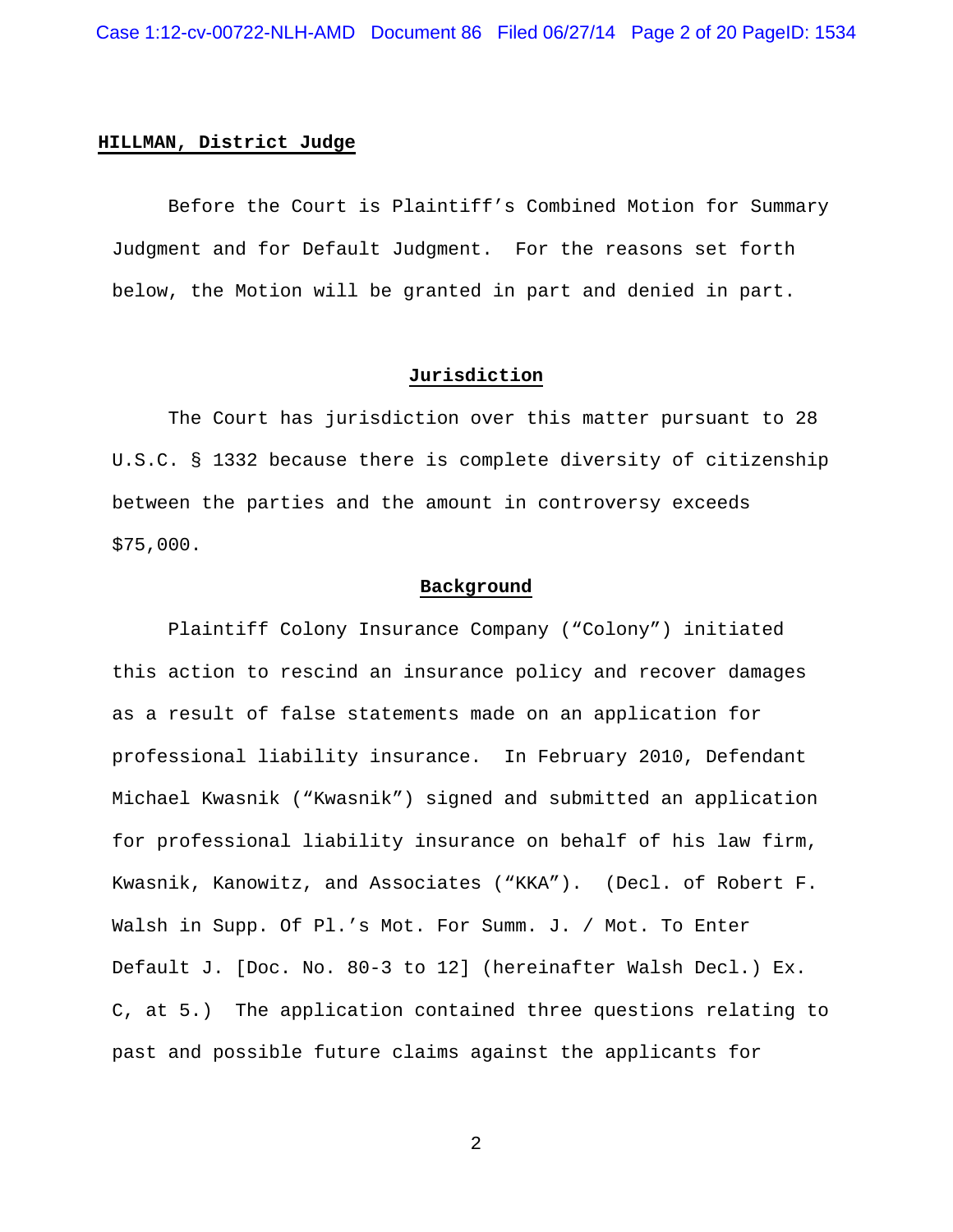malpractice or ethical violations. (Id.) In particular, question thirteen of the application asked:

 $13(a): "[1]n$  the last seven (7) years, has any professional liability claim or suit ever been made against the Firm or any predecessor firm or any current or former member of the Firm or predecessor firm?"

13(b): "[D]o you know of any circumstances, acts, errors or omissions that could result in a Professional Liability claim?"

13(c): "[H]as an attorney for who [*sic*] coverage is sought ever been refused admission to practice . . . by any court, administrative agency or regulatory body or been [the] subject of a disciplinary complaint made to any of the aforementioned entities?"

(Id.) Kwasnik answered "no" to all three questions. (Id.) After reviewing the application and other supplemental materials, Colony issued KKA a lawyer's professional liability insurance policy ("Policy") that covered the firm and its comprising attorneys: Kwasnik, Howard Kanowitz ("Kanowitz"), and Robert Keltos ("Keltos"). (Walsh Decl. Ex. B.)

Colony commenced this action alleging Kwasnik and KKA committed fraud by giving false answers to questions 13(a)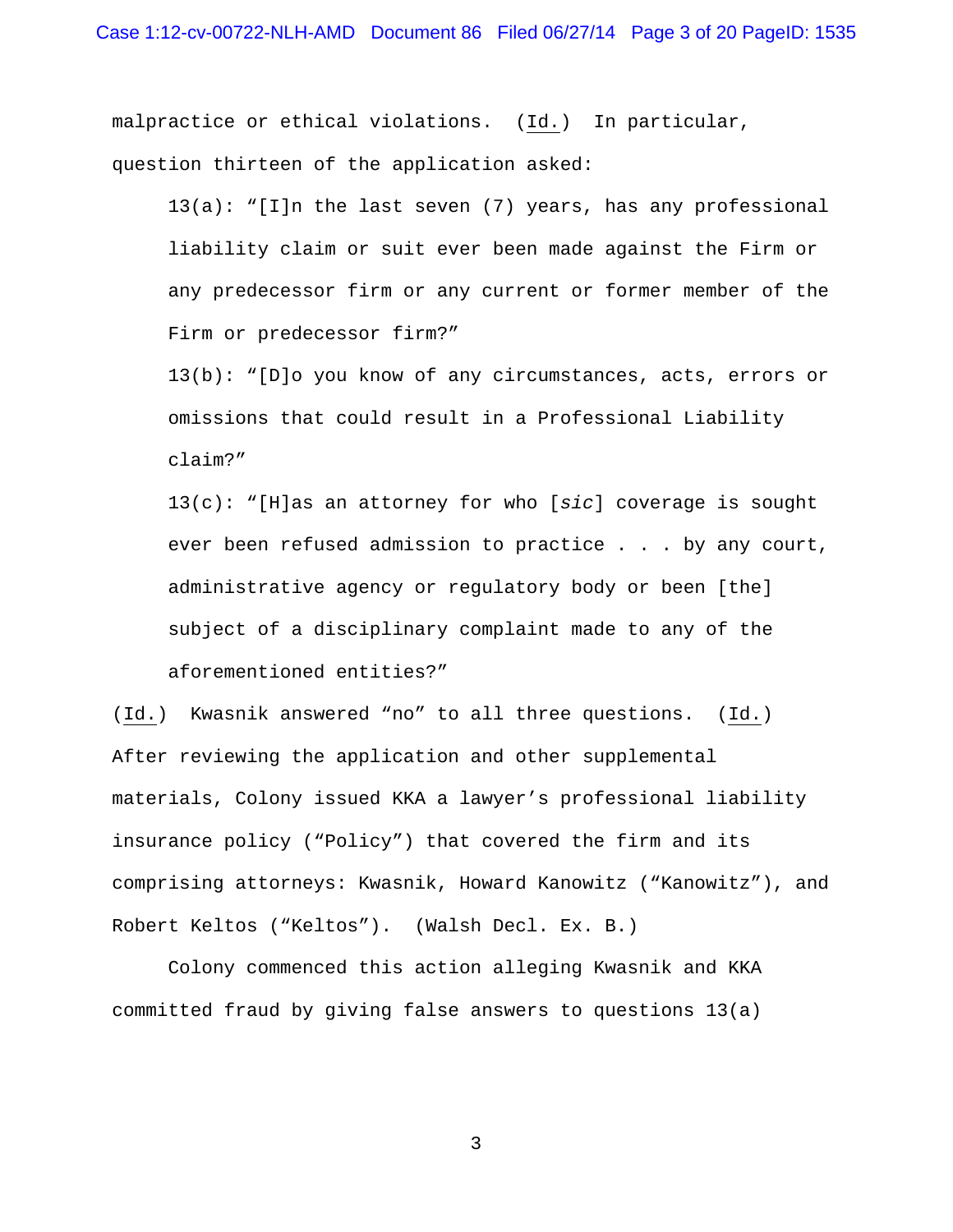through (c).[1](#page-3-0) (Pl.'s Compl. [Doc. No. 1].) For relief, Colony seeks to rescind the Policy and recover damages under the New Jersey Insurance Fraud Prevention Act ("IFPA"), N.J.S.A. §§ 17:33a-1 to -34. (Id. at wherefore clause.) Kwasnik filed an answer on behalf of himself and KKA.<sup>2</sup> (Def.'s Answer [Doc. No. 9].) However, the Court struck Kwasnik's answer and entered a default against him for violating an order compelling his deposition. (Order [Doc. No. 77] Sept. 12, 2013.) Colony now moves for a default judgment against Kwasnik and for summary judgment against KKA. (Pl.'s Mot. For Summ. J. / Default J. [Doc. No. 80].) Neither Kwasnik nor KKA responded to the motion.

# **Discussion**

# **I. Choice of Law**

ī

In diversity cases, federal courts apply the forum state's choice of law rules to determine which state's substantive laws are controlling. Maniscalo v. Brother Int'l (USA) Corp., 709 F.3d 202, 206 (3d Cir. 2013)(citing Klaxon Co. v. Stentor Elec. Mfg. Co., Inc., 313 U.S. 487 (1941)). However, defendants must raise choice of law issues or they are waived. Neely v. Club

<span id="page-3-1"></span><span id="page-3-0"></span><sup>1</sup> Colony also named Kanowitz and Keltos as defendants, but has since settled with them. However, Kanowitz and Keltos each filed crossclaims against Kwasnik which are still pending. <sup>2</sup> Kwasnik also filed a crossclaim against Kanowitz which is still pending.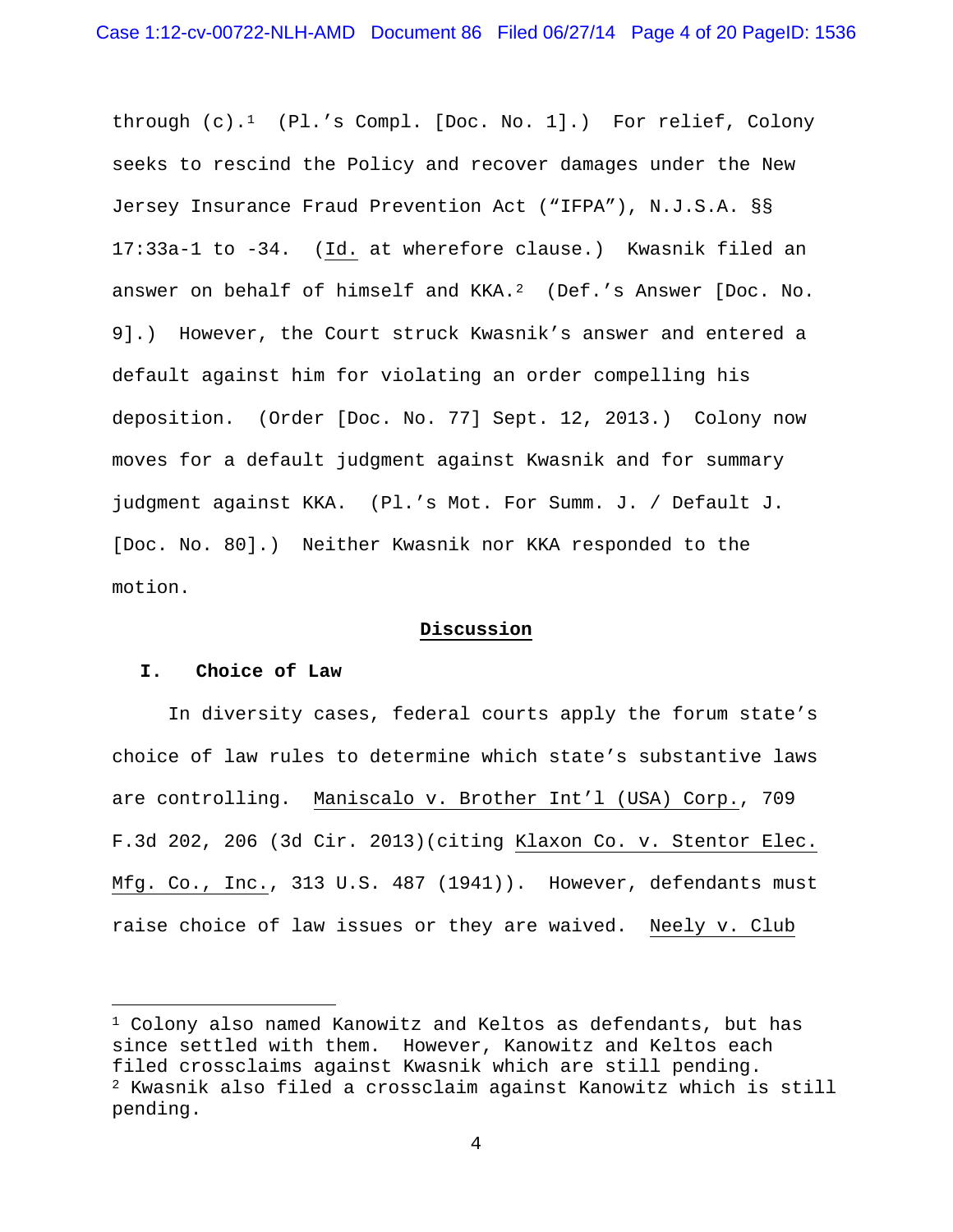Med Mgmt. Servs., Inc., 63 F.3d 166, 180 (3d Cir. 1995) (*en banc*). At no point in the present case did any party question the applicability of New Jersey law, which is the basis of Colony's claims. Therefore, the Court will apply New Jersey substantive law.[3](#page-4-0)

# **II. Motion for Summary Judgment**

Colony has asked for summary judgment against KKA on both its claim for rescission and its claim for damages under the IFPA.

# **A. Standard for Summary Judgment**

ī

Summary judgment is appropriate where the Court is satisfied that there is no genuine issue as to any material fact and the moving party is entitled to a judgment as a matter of law. Celotex Corp. v. Catrett, 477 U.S. 317, 330 (1986); Fed. R. Civ. P. 56(a). An issue is "genuine" if it is supported by evidence such that a reasonable jury could return a verdict in the nonmoving party's favor. Anderson v. Liberty Lobby, Inc., 477 U.S. 242, 248 (1986). A fact is "material" if, under the governing substantive law, a dispute about the fact might affect

<span id="page-4-0"></span><sup>3</sup> New Jersey's choice of law rules are in accord with this result. See DeMarco v. Stoddard, 84 A.3d 965, 972 (N.J. Super. Ct. App. Div. 2014) (stating that a trial court has discretion whether to permit parties to raise choice of law issues not raised early in the case); see also Chalef v. Ryerson, 648 A.2d 1139, 1142 (N.J. Super. Ct. App. Div. 1994) (declining to consider choice of law issue on appeal when it was not properly presented before the trial court).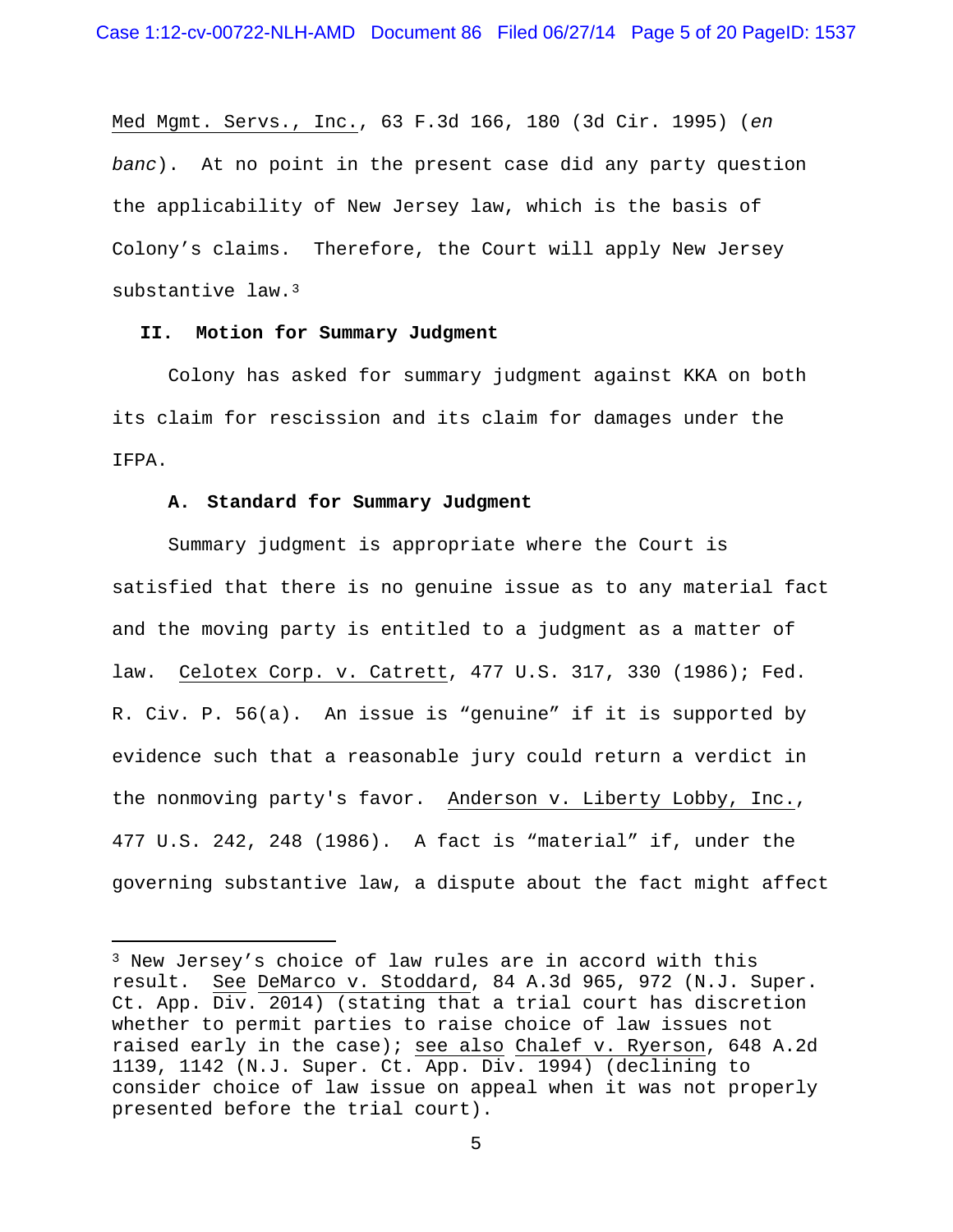the outcome of the suit. Id. Judgment is appropriate as a matter of law if there can only be one reasonable verdict under the governing law. Id. at 250.

Initially, the moving party bears the burden of demonstrating the absence of a genuine issue of material fact. Celotex, 477 U.S. at 323. Once the moving party has met its burden, the nonmoving party must identify, by affidavits or otherwise, specific facts showing that there is a genuine issue for trial. Id. at 324. Thus, to withstand a properly supported motion for summary judgment, the nonmoving party cannot rely upon mere allegations, general denials, or vague statements to establish a genuine issue of material fact. Saldana v. Kmart Corp., 260 F.3d 228, 232 (3d Cir. 2001).

 When deciding a motion for summary judgment, courts look to the pleadings, depositions, documents, electronically stored information, affidavits or declarations, stipulations, admissions, and interrogatory answers. Celotex, 477 U.S. at 330; Fed. R. Civ. P. 56(a). However, "a district court may not make credibility determinations or engage in any weighing of the evidence; instead, the nonmoving party's evidence 'is to be believed and all justifiable inferences are to be drawn in his favor.'" Marino v. Indus. Crating Co., 358 F.3d 241, 247 (3d Cir. 2004) (citing Anderson, 477 U.S. at 255).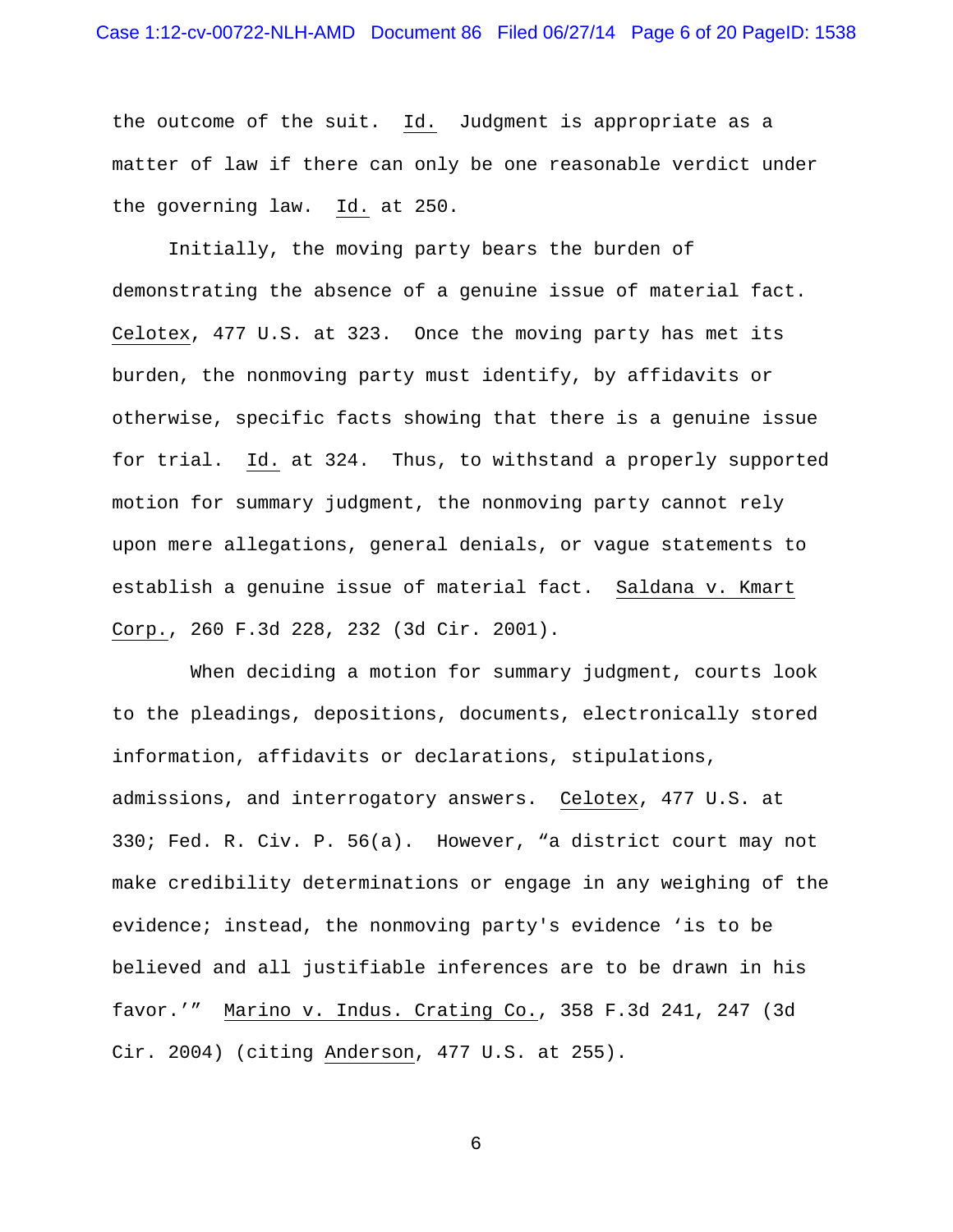Additionally, Local Civil Rule 56.1 requires movants for summary judgment to submit a statement of material facts for which there is no genuine issue. L. Civ. R. 56.1(a). The respondent must then submit a responsive statement, along with its opposition papers, identifying the material facts in dispute. Id. Any material fact not disputed by respondent in this manner must be deemed admitted for purposes of deciding the motion. Id. However, only facts that are properly supported by the record will be deemed admitted. Id.; see also Yocham v. Novartis Pharmals. Corp, 736 F. Supp. 2d 875, 879 (D.N.J. 2010). Because KKA did not responded to Colony's motion, all of the properly supported facts in Colony's statement of uncontested material facts will be treated as admitted.

# **A. Rescission for Equitable Fraud**

Equitable fraud is a basis for rescinding a contract. First Am. Title Ins. Co. v. Lawson, 827 A.2d 230, 237 (N.J. 2003) (citing Jewish Ctr. of Sussex Cnty. v. Whale, 432 A.2d 521 (N.J. 1981)). A rescinded contract is void *ab initio*, which means "it is considered 'null from the beginning' and treated as if it does not exist for any purpose." Id. at 237 (quoting Black's Law Dictionary 1568 (7th ed. 1999)).

Equitable fraud generally has three elements: (1) material misrepresentation of fact, (2) intent that the other party rely on it, and (3) detrimental reliance by the other party. Id. at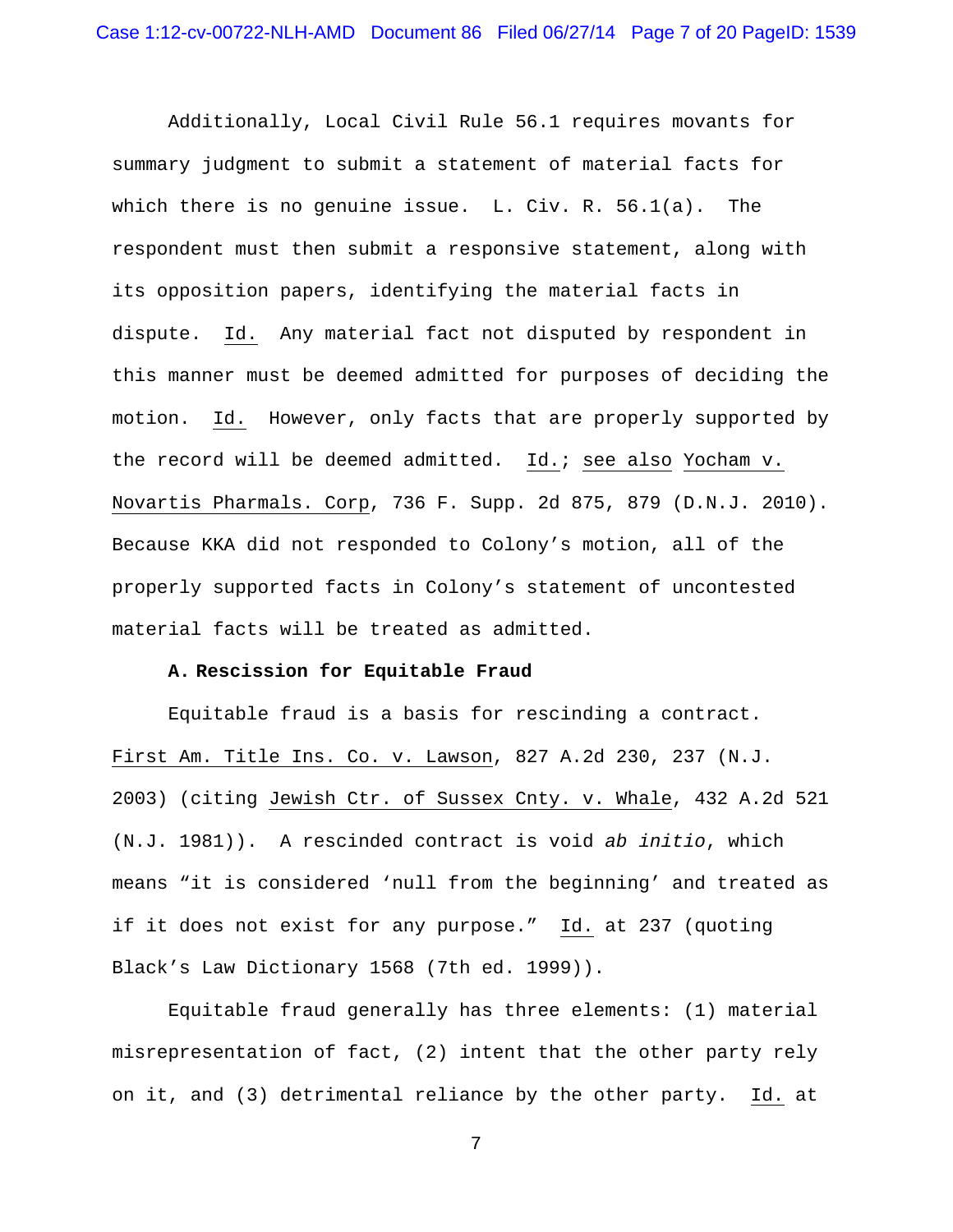237 (quoting Liebling v. Garden State Indem., 767 A.2d 515 (N.J. Super. Ct. App. Div. 2001)). Unlike legal fraud, a person need not know his statement is false to be guilty of equitable fraud. Whale, 432 A.2d at 524 (citing Equitable Life Assurance Soc'y v. New Horizons, Inc., 28 N.J. 307, 314 (1958)).

In the context of insurance contracts, the equivalent of equitable fraud exists when the insured: (1) makes a false statement that is (2) "material to the particular risk assumed by the insurer," and (3) the insurer actually and reasonably relies on the statement in issuing the policy. Lawson, 827 A.2d at 237 (quoting Allstate Ins. Co. v. Meloni, 236 A.2d 402 (N.J. Super. Ct. App. Div. 1967)). Knowledge of the statement's falsity is not a prerequisite for rescission of an insurance policy unless the applicant made the statement in response to a subjective question - *e.g.* a question asking what the applicant believes or is aware of. Lawson, 827 A.2d at 237 (citing Ledley v. William Penn Life Ins. Co., 651 A.2d 92 (N.J.1995)).

A false statement on an insurance application is material if, at the time it was made, "'a reasonable insurer would have considered the misrepresented fact relevant to its concerns and important in determining its course of action.'" Palisades Safety & Ins. Ass'n v. Bastien, 814 A.2d 619, 622 (N.J. 2003) (quoting Longobardi v. Chubbs Ins. Co., 582 A.2d 1257 (N.J. 1990)). Furthermore, insurers are generally entitled to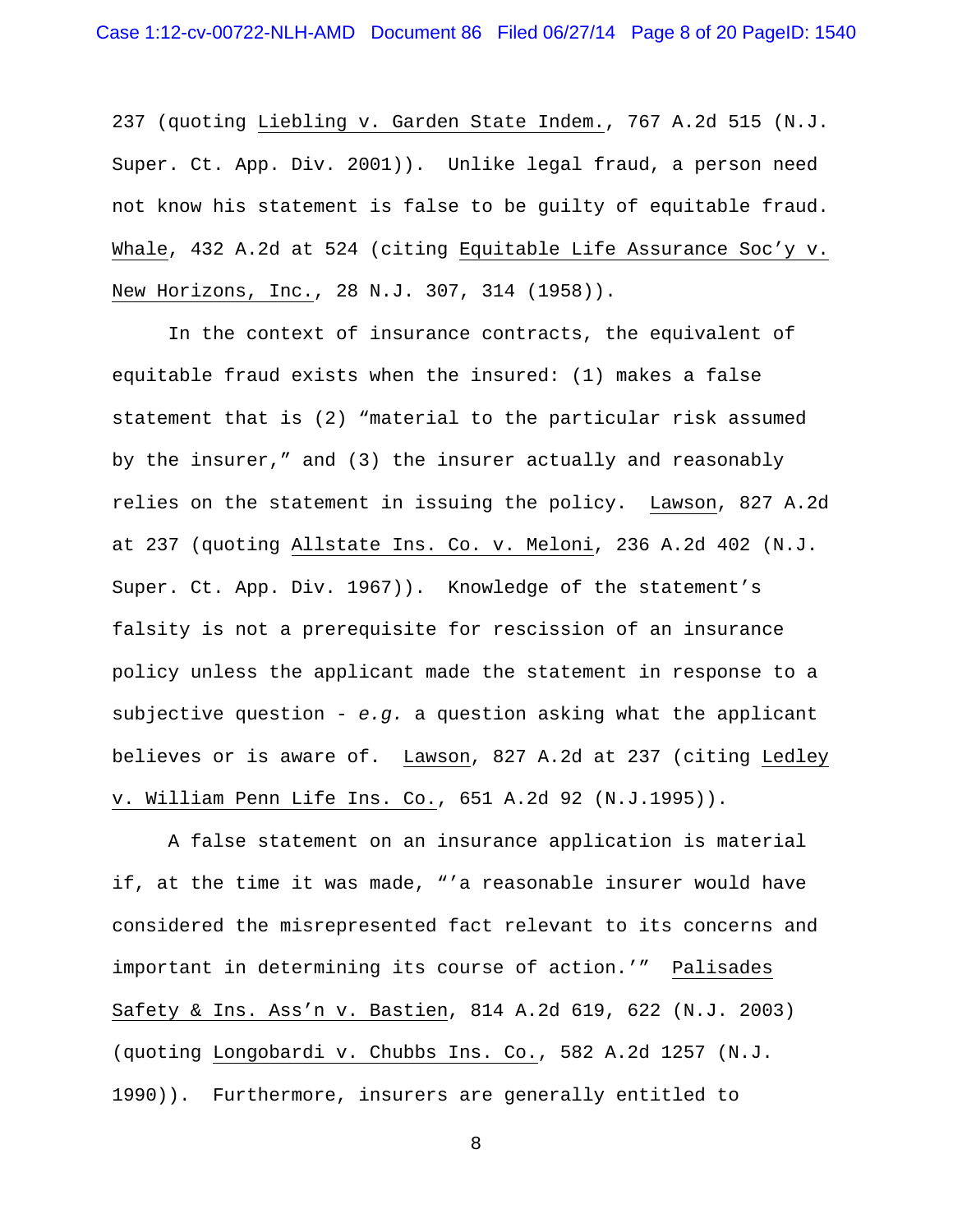reasonably rely on representations made in insurance applications. Cf. John Hancock Mut. Life Ins. Co. v. Cronin, 139 N.J. Eq. 392, 398 (N.J. 1947) (insurer's right to rely on representations was not diminished by fact that insurer did independent investigation).

The uncontested facts show that Kwasnik provided false answers to all three parts of question 13 on KKA's application. First, Kwasnik answered "no" to question 13(a) which asked: "[I]n the last seven (7) years, has any professional liability claim or suit ever been made against the Firm or any predecessor firm or any current or former member of the Firm or predecessor firm?" (Walsh Decl. Ex. C, at 5.) In fact, at least four professional liability claims were filed against KKA, its attorneys, or its predecessor firm during the relevant time period.

In 2010, Kwasnik and the predecessor to KKA – Kwasnik, Rodio, Kantowitz, & Buckley, P.C. ("Predecessor Firm") – were sued by a client for breach of fiduciary duty, conversion, negligence, and waste. (Walsh Decl. Ex. F, ¶¶ 129-141.) The client alleged, among other things, that Kwasnik formed a trust for the client, named his firm as trustee, and then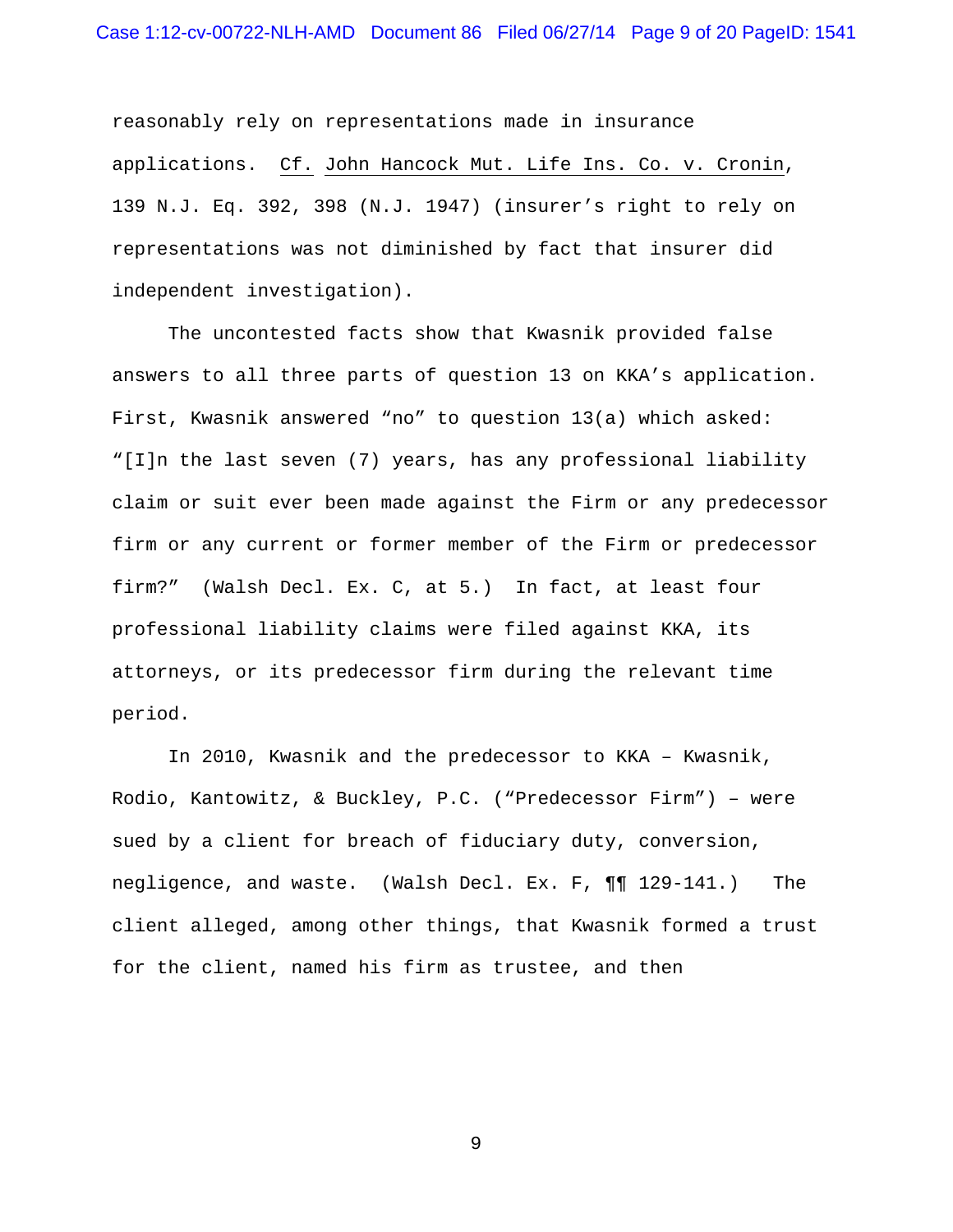misappropriated and used the trust assets for his personal gain.[4](#page-9-0) (Id. ¶¶ 7-128.)

Another client filed a second lawsuit in 2010 against Kwasnik, Kanowitz, and the Predecessor Firm. (Walsh Decl. Ex. I.) That case had essentially the same facts as the first, except plaintiff accused defendants of mismanaging the trust assets by commingling funds and self-dealing. (Id. ¶¶ 35-48.)

Also in 2010 Kwasnik and the Predecessor Firm were sued for fraud, breach of fiduciary duty, and violations of securities laws. (Walsh Decl. Ex. H.) In that case, plaintiffs alleged they relied on Kwasnik's status as an attorney when he and others made false representations to convince plaintiffs to surrender an annuity and invest the money with a financial institution of which Kwasnik was also ostensibly the "Founding Chairman." (Id. ¶¶ 1-14.) The complaint further alleged Kwasnik and the other defendants failed to inform the plaintiffs that they would forfeit a death benefit valued at \$234,550.24 by surrendering the annuity. (Id.)

ī

<span id="page-9-0"></span><sup>4</sup> Kwasnik's state of mind is not at issue with respect to question 13(a) since it was not a subjective question. However, if there could be any doubt as to whether this claim constituted a professional liability claim in Kwasnik's mind, those doubts would be resolved by the fact that the firm tendered the claim to its malpractice insurer for coverage. (Walsh Decl. Ex. O, 123-25.) Furthermore, when the insurer denied the claim, Kwasnik and the Predecessor Firm filed an action in state court seeking a declaration that the claim was covered under their professional liability policy. (Id.)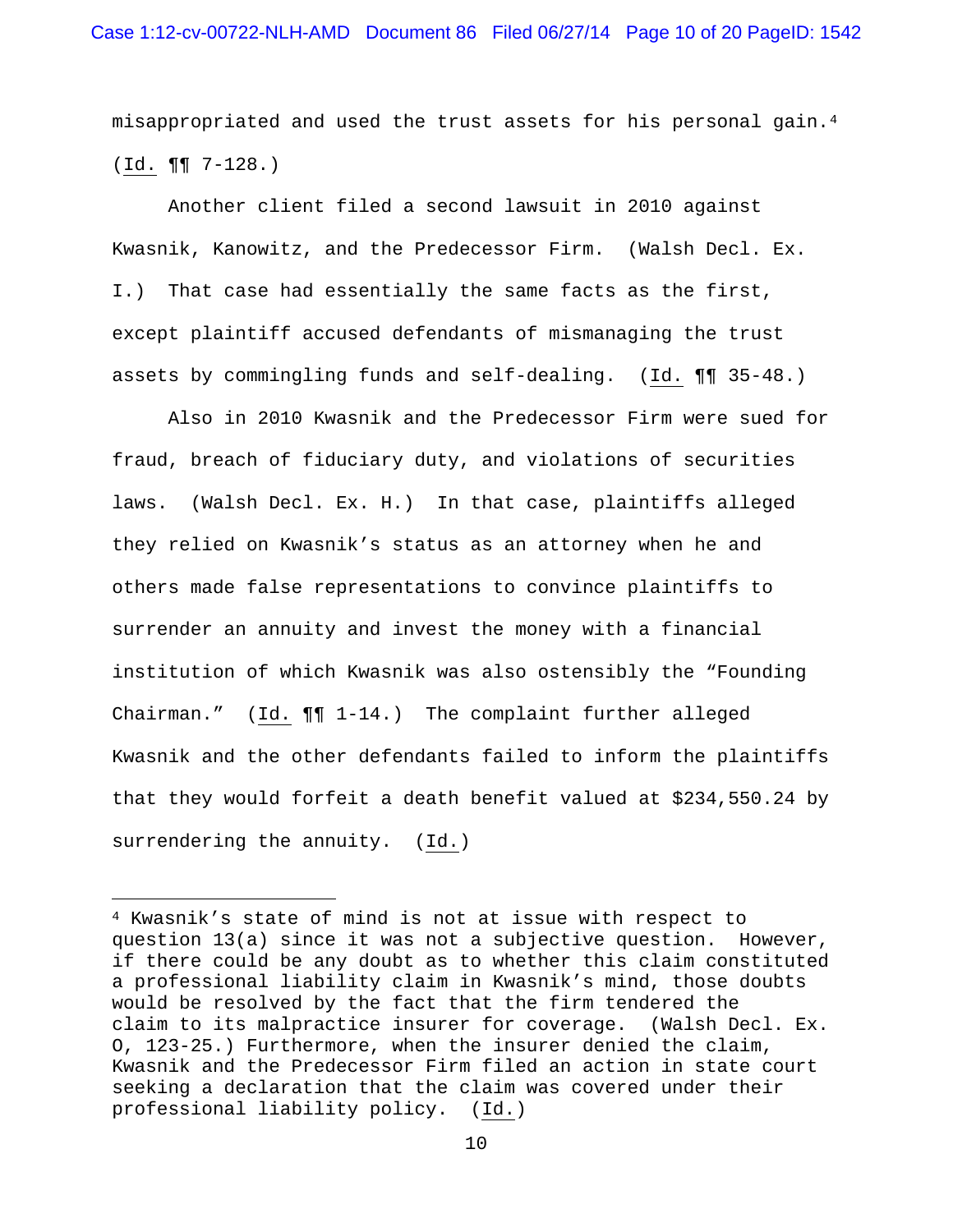Finally, Kwasnik and the predecessor firm were named as third-party defendants in a 2009 malpractice action in which the third-party plaintiffs claimed they were being sued as a result of following Kwasnik's legal advice. (Walsh Decl. Ex. J.) Thus, Kwasnik's answer to question 13(a) was false because there were several professional liability suits filed against the applicants in the relevant time period.

The second question Kwasnik answered falsely was question 13(b) which asked: "[D]o you know of any circumstances, acts, errors or omissions that could result in a Professional Liability claim?" (Walsh Decl. Ex. C, at 5.) Kwasnik answered "no." (Id.) However, in January 2011 Kwasnik exchanged several letters with an attorney who represented one of Kwasnik's clients. (Walsh Decl. Ex. K.) One of the letters explicitly accused Kwasnik of self-dealing and mishandling the funds in his client's trust and threatened litigation. (Id. at 5-6.) In response, Kwasnik wrote: "[y]ou have threatened litigation against me . . . I have contacted Matthew Wolf, Esquire in preparation for said action and he is being copied on this letter." (Id. at 4.) The former client eventually filed suit, but not until after KKA submitted its application. (Walsh Decl. Ex. Z.) In light of these facts, particularly Kwasnik's own statement, a reasonable jury could only conclude Kwasnik knew of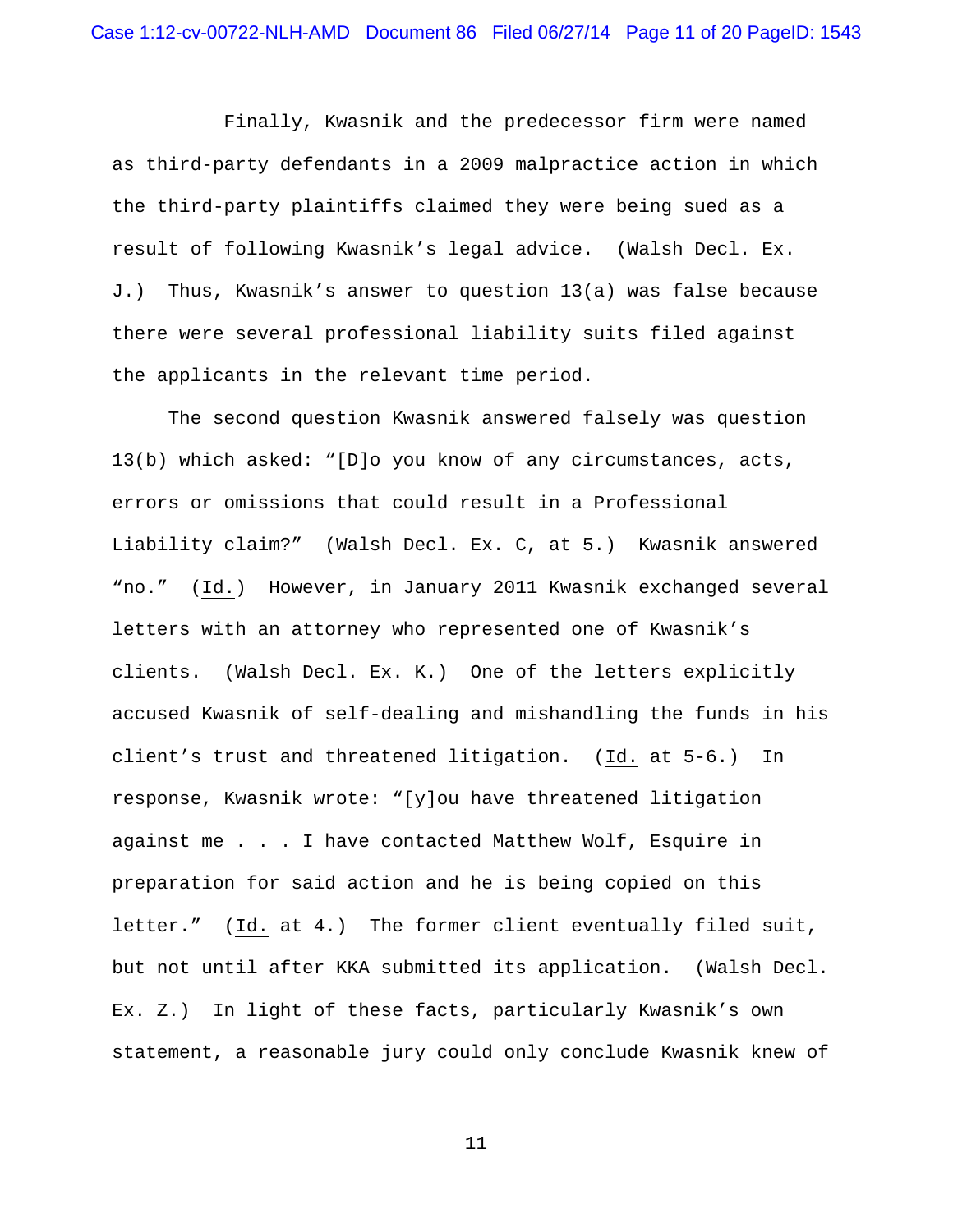circumstances that could result in a professional liability claim when he completed the application in February 2011.

The third question Kwasnik answered falsely was question 13(c) which asked: "[H]as an attorney for who [*sic*] coverage is sought ever been refused admission to practice . . . by any court, administrative agency or regulatory body or been [the] subject of a disciplinary complaint made to any of the aforementioned entities?" (Walsh Decl. Ex. C, at 5.) Again, Kwasnik answered "no." (Id.) In fact, the New Jersey Office of Attorney Ethics filed a disciplinary complaint against Kwasnik in 2008 with the Supreme Court of New Jersey's Ethics Committee. (Walsh Decl. Ex. L.) The complaint included several counts for knowing misappropriation of trust funds and various conflicts of interest. (Id.) In light of the foregoing undisputed facts, a reasonable jury could only conclude that Kwasnik made false statements on KKA's application for professional liability insurance.

The false statements on KKA's application were also material to the risk assumed by Colony. As a matter of common sense, the questions concerned exactly the type of claims for which KKA sought coverage. Moreover, Colony submitted with its motion a declaration by Elana Lovitch ("Lovitch"), the underwriter who reviewed KKA's application and made the decision to offer KKA a policy. (Decl. of Elana Lovitch in Supp. Of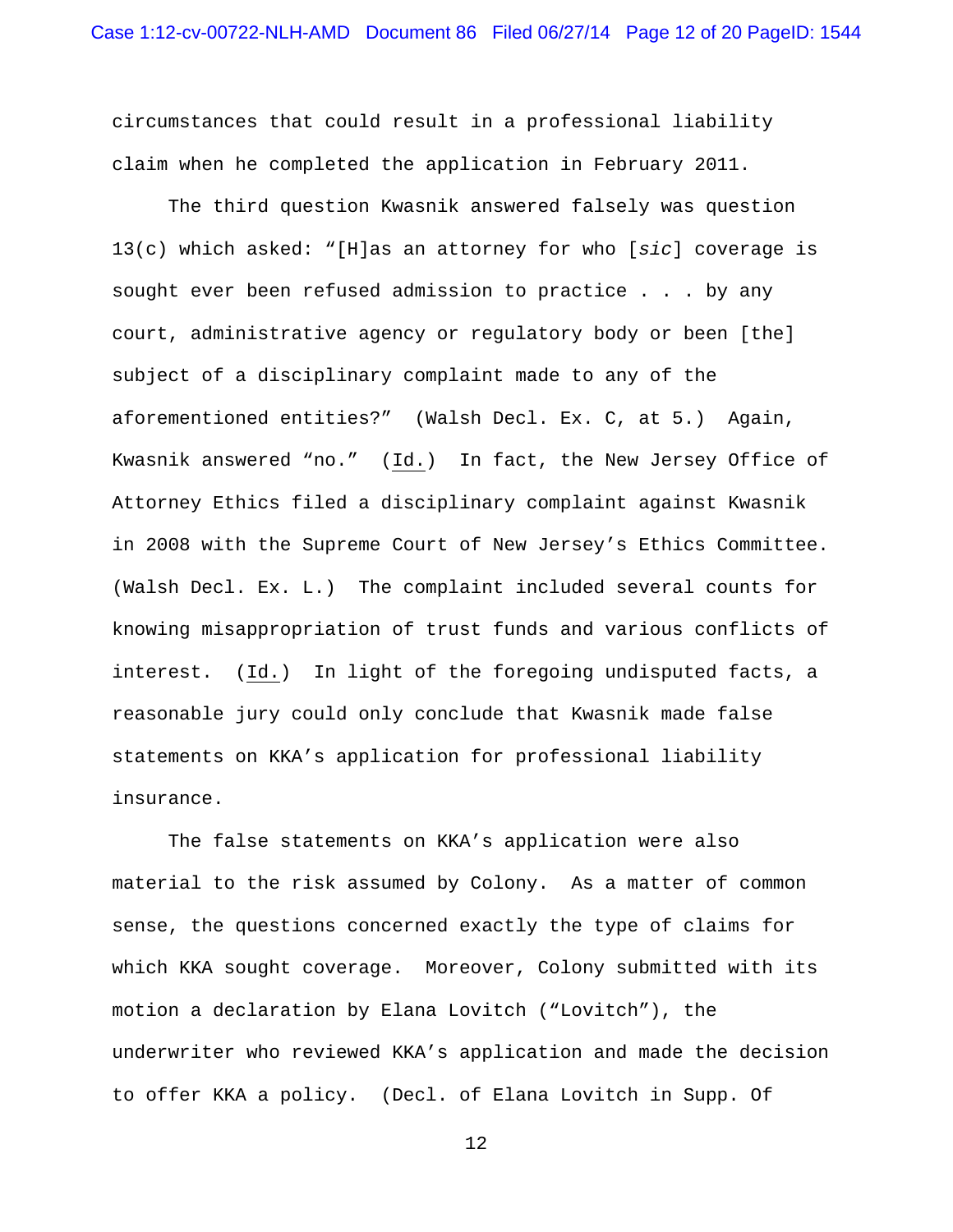Pl.'s Mot. For Summ. J. / Mot. To Enter Default J. [Doc. No. 80- 1] (hereinafter Lovitch Decl.)) In her declaration, Lovitch stated that questions  $13(a)$ , (b), and (c) are "essential" to the decision process because the answers "may reflect on the insured's professional competence and ethical standards, which in turn may indicate the potential for future claims." (Id. ¶¶ 6, 10-11.) She further stated:

"[If KKA had answered the questions truthfully,] I am certain that I would have rejected the Application . . . [T]he claims indicated a pattern of alleged malpractice and misconduct by the firm, particularly attorney Michael Kwasnik, which made KKA an unacceptable professional liability insurance risk . . . because of the obvious risk that additional such claims would be asserted in the future."

(Id. ¶ 14.) Thus, Lovitch's uncontested declaration establishes the materiality of KKA's false statements because they went to the very heart of the risk assessment.

Colony's reliance is established by the fact that Lovitch would not have offered KKA a policy if not for the false statements. Furthermore, that reliance was reasonable because Colony was entitled to rely on KKA's statements and nothing in the record suggests that Colony had reason to know the statements were false.

Given the uncontested facts discussed above, a reasonable jury could only conclude that Kwasnik made false statements on KKA's insurance application; that the false statements were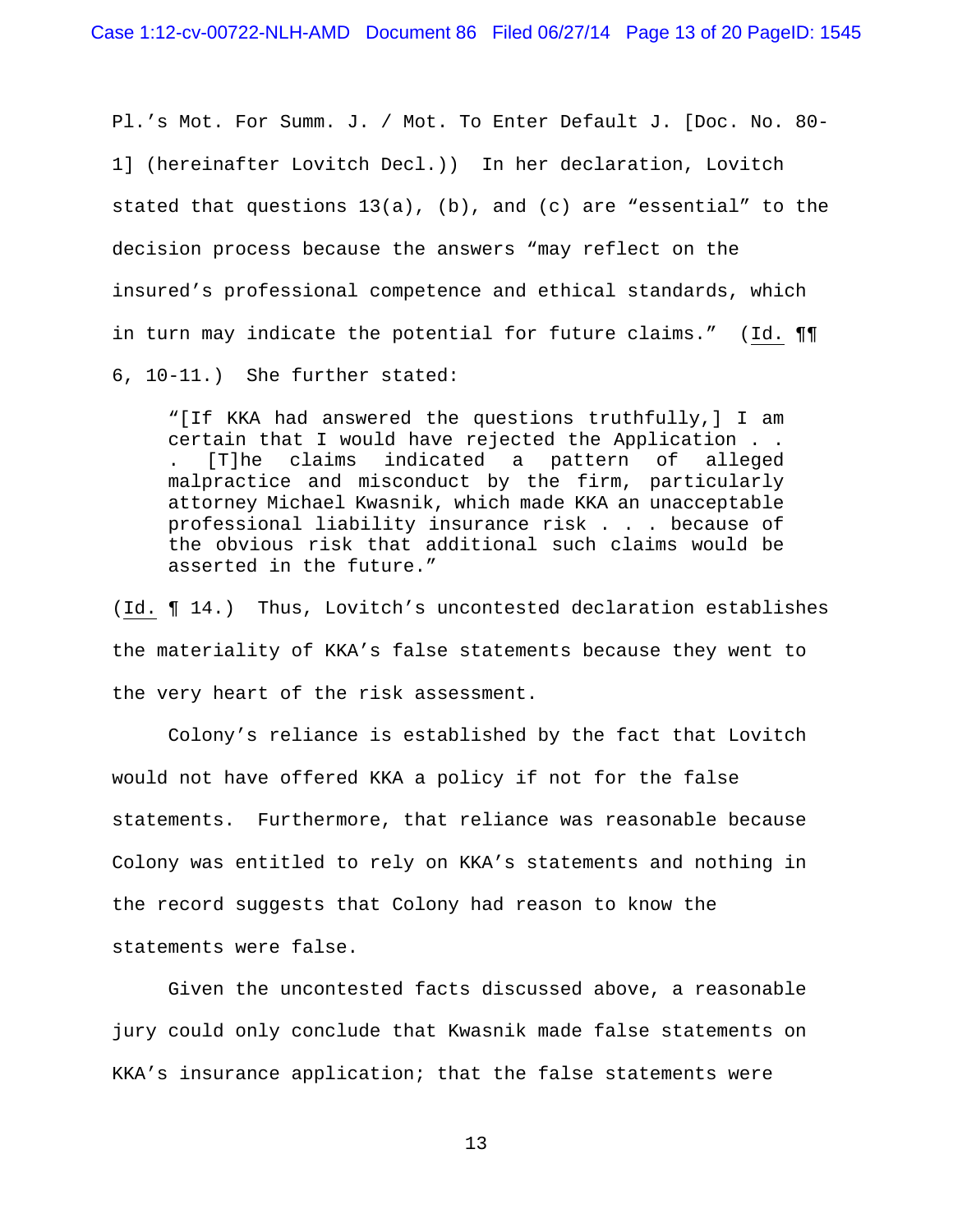material to the risk assumed by Colony; and that Colony actually and reasonably relied on those statements. Therefore, Colony is entitled to summary judgment on its claim to rescind the policy as to KKA.<sup>[5](#page-13-0)</sup>

# **B. Damages under the IFPA**

ī

Colony has also moved for summary judgment on its claim for damages under the IFPA. The purpose of the IFPA is to "confront aggressively the problem of insurance fraud in New Jersey," and it must be construed "liberally to accomplish the Legislature's broad remedial goals." N.J. STAT. ANN. § 17:33A-2; Liberty Mut. Ins. Co. v. Land, 892 A.2d 1240, 1246 (N.J. 2006).

It is a violation of the IFPA to knowingly make a false or misleading statement concerning any fact that is "material to an insurance application or contract." N.J. STAT. ANN. § 17:33A-4(a)(4)(a). Furthermore, violation of the IFPA entitles the defrauded insurer to compensatory damages, including "reasonable investigation expenses, costs of suit and attorneys fees." N.J. STAT. ANN. § 17:33A-7(a).

The uncontested facts, discussed supra, show that Kwasnik made several false statements on KKA's application regarding past and possible future claims for malpractice and ethical

<span id="page-13-0"></span><sup>5</sup> See also, Lawson, 827 A.2d at 240 (holding that rescission is appropriate as to the firm as an entity when the person responsible for the application is involved with the fraud).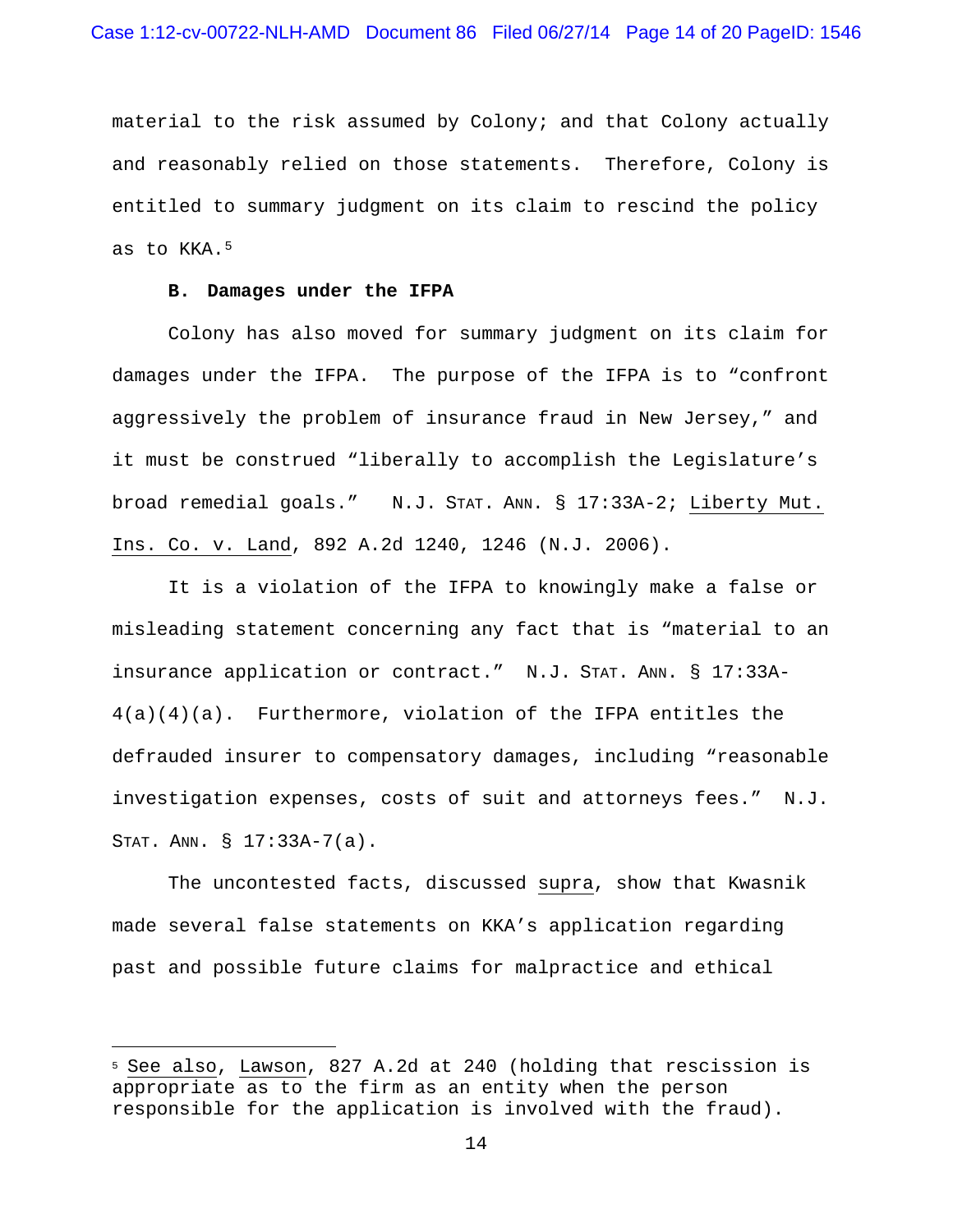violations. Given the evidence of Kwasnik's personal participation in many of the relevant events, a reasonable jury could only conclude that he made the false statements knowingly. Finally, those statements were unquestionably material to the application given their importance to the underwriter's decision to offer KKA a policy.

Accordingly, Colony is also entitled to summary judgment against KKA for violating the IFPA.

# **III. Motion for Default Judgment**

Colony has moved for a default judgment against Kwasnik on its claims for rescission and violation of the IFPA.

#### **A. Standard for Default Judgment**

Pursuant to Rule 55, obtaining a default judgment is a twostep process. First, when a defendant has failed to plead or otherwise respond, a plaintiff may request an entry of default by the Clerk of the Court. See Fed. R. Civ. P. 55(a). Second, after the Clerk has entered the party's default, a plaintiff may then obtain a default judgment by either: (1) asking the Clerk to enter judgment, if the judgment is a sum certain, or (2) by applying to the court. See Fed. R. Civ. P. 55(b). In the present case, the Court ordered the Clerk to enter default against Kwasnik as a sanction for violating its order compelling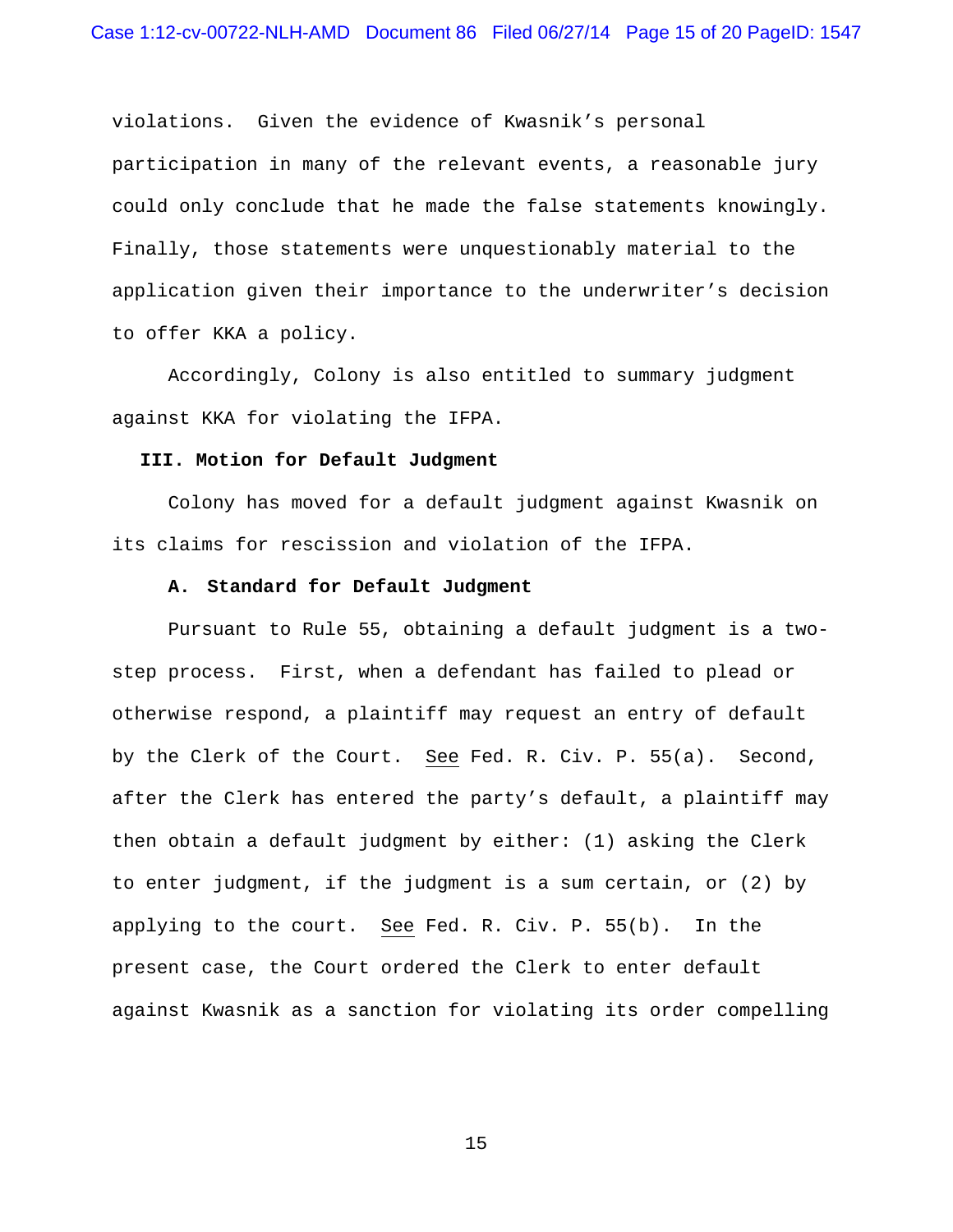his deposition,<sup>[6](#page-15-0)</sup> and now the Court must determine if Colony is entitled to a default judgment. (Order [Doc. No. 77] Sept. 12, 2013.)

Courts in the Third Circuit consider three factors when deciding whether to grant a default judgment<sup>[7](#page-15-1)</sup>: (1) whether plaintiff would suffer prejudice if default is denied, (2) whether the defendant appears to have a litigable defense, and (3) whether defendant's default was due to culpable conduct. Chamberlain v. Giampapa, 210 F.3d 154, 164 (3d Cir. 2000) (citing United States v. \$55,518 in U.S. Currency, 728 F.2d 192, 195 (3d Cir. 1984)); see also Hill v. Williamsport Police Dep't, 69 F. App'x 49 (3d Cir. 2003).

In the context of a default judgment, "prejudice" does not mean irreparable harm. Ware v. Rodale Press, Inc., 322 F.3d 218, 222 (3d Cir. 2003). Rather, prejudice exists where the defendant's actions "impede[] a party's ability to prepare

ī

<span id="page-15-1"></span><span id="page-15-0"></span> $6$  Although the Court entered Kwasnik's default under Rule 55(a) instead of Rule 37, the Third Circuit has explicitly stated in dicta that Rule 55(a) is a proper tool with which a court can sanction a party who fails to comply with its order. Hoxworth v. Blinder, Robinson & Co., Inc., 980 F.2d 912, 918 (3d Cir. 1992) (citing Eagle Assocs. v. Bank of Montreal, 926 F.2d 1305, 1310 (2d Cir. 1991)). <sup>7</sup> These three factors are a subset of the six factors identified in Poulis v. State Farm Fire and Casualty Co., 747 F.2d 863 (3d Cir. 1984). See Hoxworth v. Blinder, Robinson & Co., Inc., 980 F.2d 912, 919 (3d Cir. 1992) (noting that the court applies "some or all of the six-part [Poulis] test . . . in reviewing sanction orders that deprive a party of the right to proceed with or defend against a claim.")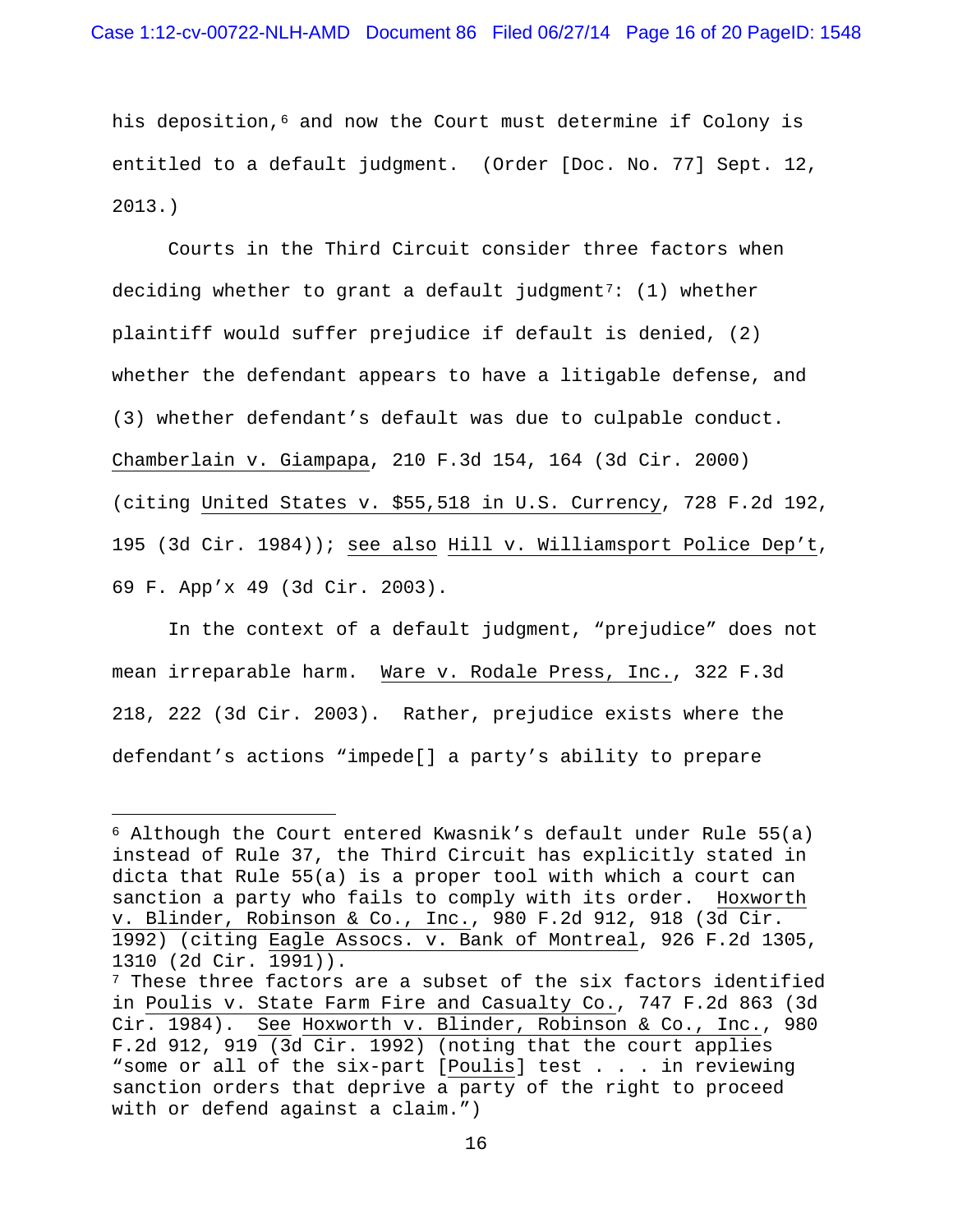effectively a full and complete trial strategy." Id. A defense is litigable if the "allegations of defendant's answer, if established on trial, would constitute a complete defense to the action." See \$55,518 in U.S. Currency, 728 F.2d at 195. "[C]ulpable conduct means actions taken willfully or in bad faith." Gross v. Stereo Component Systems, Inc., 700 F.2d 120, 123-24 (3d Cir. 1983) (citing Feliciano v. Reliant Tooling Co., Ltd., 691 F.2d 653, 657 (3d Cir. 1982)).

# **B. Colony is entitled to a default judgment**

Without a default judgment, Colony would suffer prejudice because it would be forced to proceed on its claims without deposing Kwasnik. Given Kwasnik's key role in the case, Colony would undoubtedly be hindered in its ability to prepare a full and effective trial strategy.

Furthermore, Kwasnik does not have a litigable defense. The Court struck his answer as a sanction for failing to comply with a discovery order. (Order [Doc. No. 77] Sept. 12, 2013.) As a result, Kwasnik is effectively in the same position as if he never answered Colony's complaint, and therefore he is deemed to have admitted every well-pleaded allegation in the Complaint. See United States for the use of 'Automatic' Sprinkler Corp. v. Merritt-Chapman & Scott Corp., 305 F.2d 121, 123 (3d Cir. 1962); Fed. R. Civ. P. 8(b)(6).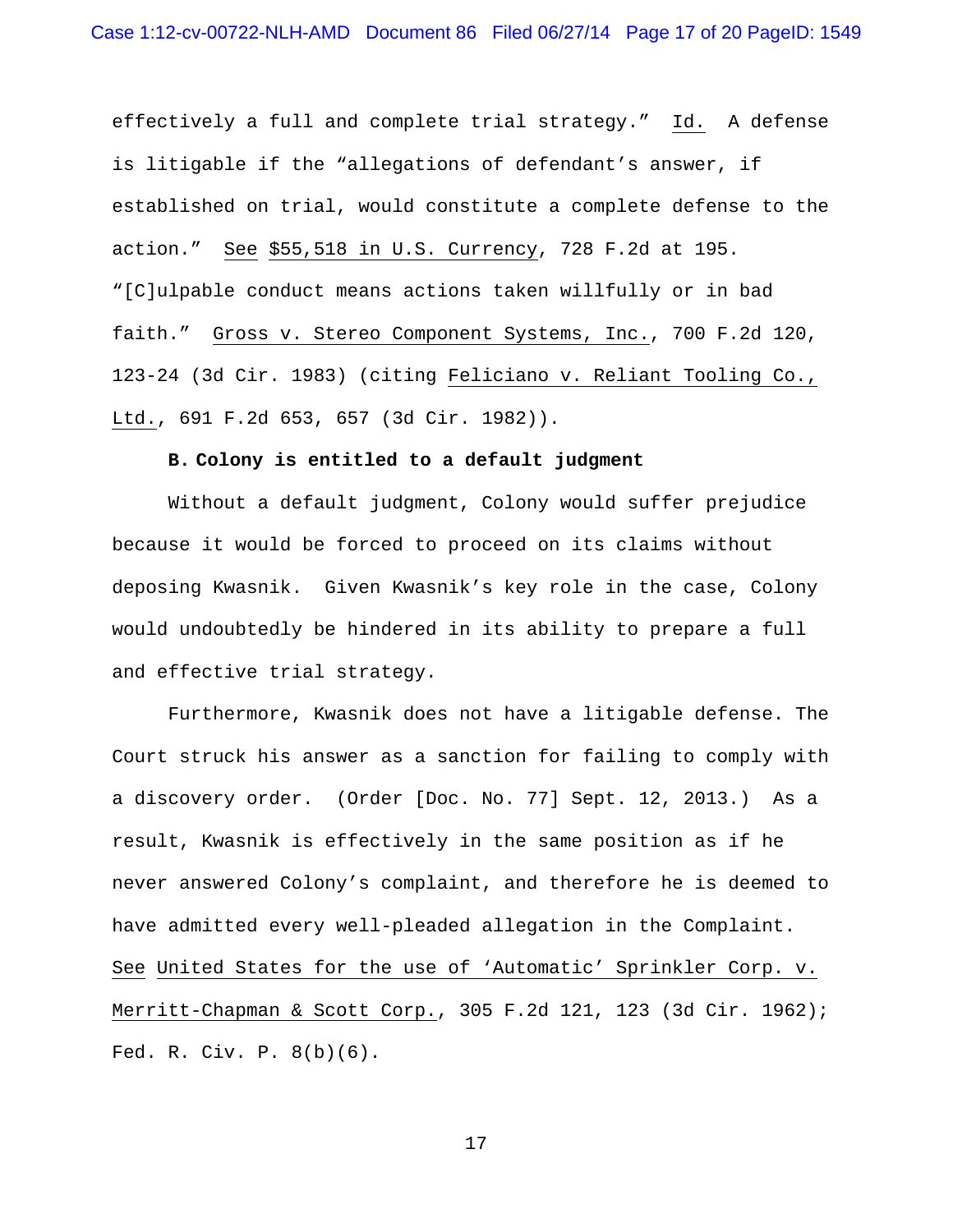Finally, Kwasnik is culpable for his default. The Court entered Kwasnik's default as a sanction for failing to comply with its order compelling his deposition. (Order [Doc. No. 77] Sept. 12, 2013.) In issuing the sanctions, the Court adopted Magistrate Judge Donio's report and recommendation which found that Kwasnik prevented Colony from deposing him through a willful and bad-faith pattern of avoidance in violation of a court order. (Id.) Thus, Kwasnik's default was a direct result of his culpable behavior.

Colony's motion for a default judgment must be granted because all of the Chamberlain factors are present.  $8$  Colony would suffer prejudice without a default judgment; Kwasnik does not have a litigable defense; and Kwasnik is culpable for his default.

#### **IV. Damages**

Pursuant to Section 17:33A-7 of the IFPA, Colony is entitled to compensatory damages, including "reasonable investigation expenses, costs of suit and attorneys fees." N.J. STAT. ANN. § 17:33a-2(a). Although Colony submitted a summary of

<span id="page-17-0"></span><sup>8</sup> Although Kwasnik was acting on behalf of a professional corporation when he submitted the application, he is still liable for damages under the IFPA. According to New Jersey's tort-participation theory, corporate officers are liable for torts and statutory violations in which they personally participate. See Allen v. V and A Bros., Inc., 26 A.3d 430, 443 (N.J. 2011) (citing Saltiel v. GSI Consultants, Inc., 788 A.2d 268 (N.J. 2002)). ī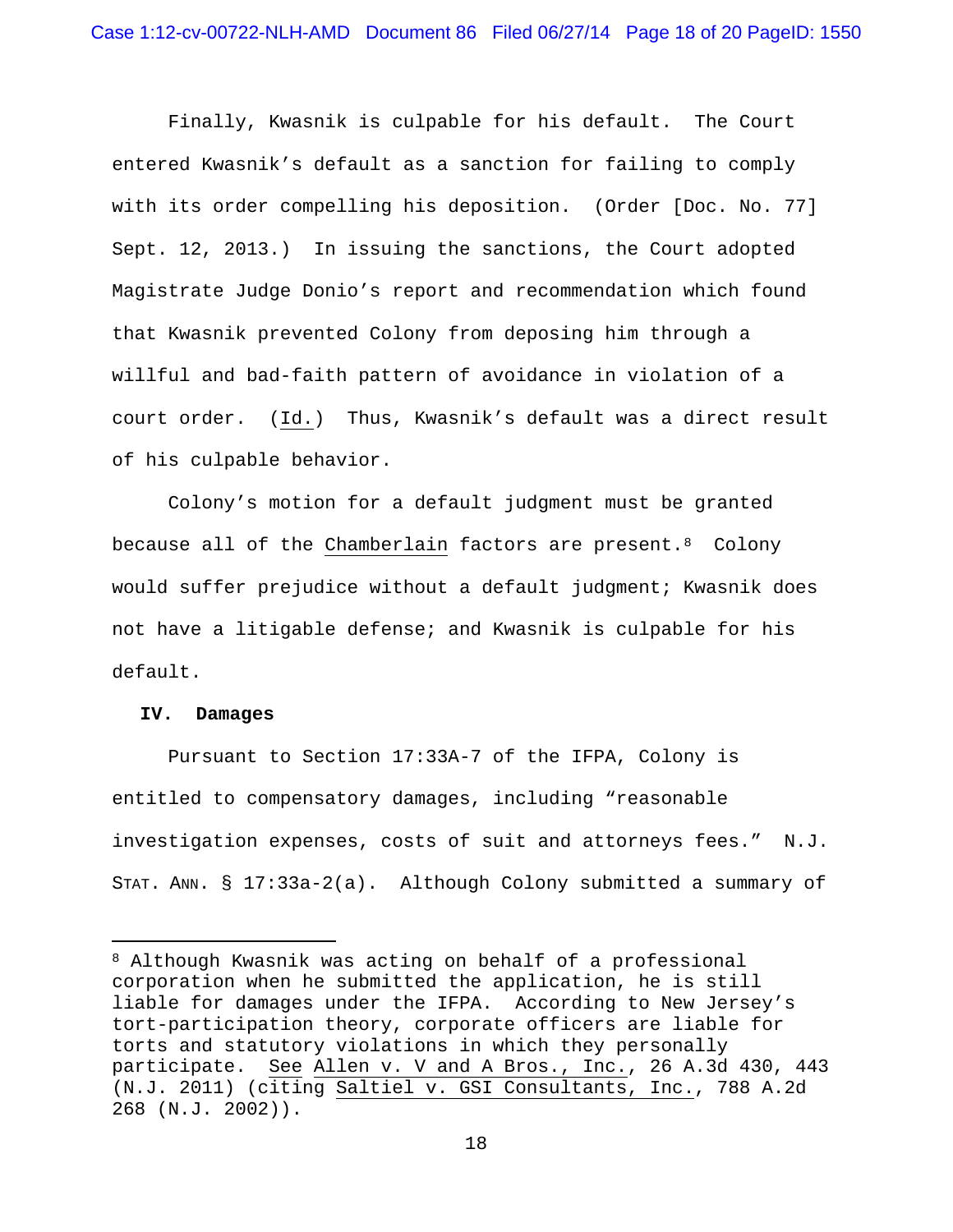the fees and expenses it seeks to recover, the Court does not have enough information to assign damages. Therefore, Colony's request for damages will be denied without prejudice, and Colony will be granted leave to file a motion pursuant to Rule 54(d). With that motion Colony should provide separate analyses that explain how the fees and expenses should be apportioned between KKA and Kwasnik. Furthermore, Colony should attach detailed billing records that specify who performed each task; whether that person was a partner associate, or paralegal; the time spent; and the rate charged.

# **V. Remaining Claims**

In Count III of its Complaint Colony asked for a declaration as to the parties' rights and obligations with respect to specific pending actions, but only if the Court declined to rescind the Policy in full. Since the Court will grant the instant motion, thereby rescinding the policy as to all remaining defendants, Count III of Colony's Complaint will be dismissed as moot.

The only remaining claims in this case are Kwasnik's crossclaim against Kanowitz [Doc. No. 9], Kanowitz's crossclaim against Kwasnik [Doc. No. 6], and Keltos' crossclaim against Kwasnik [Doc. No. 11]. None of the parties have made any effort to pursue their crossclaims since filing them. Accordingly, the Court will order Kwasnik, Kanowitz, and Keltos to show cause as